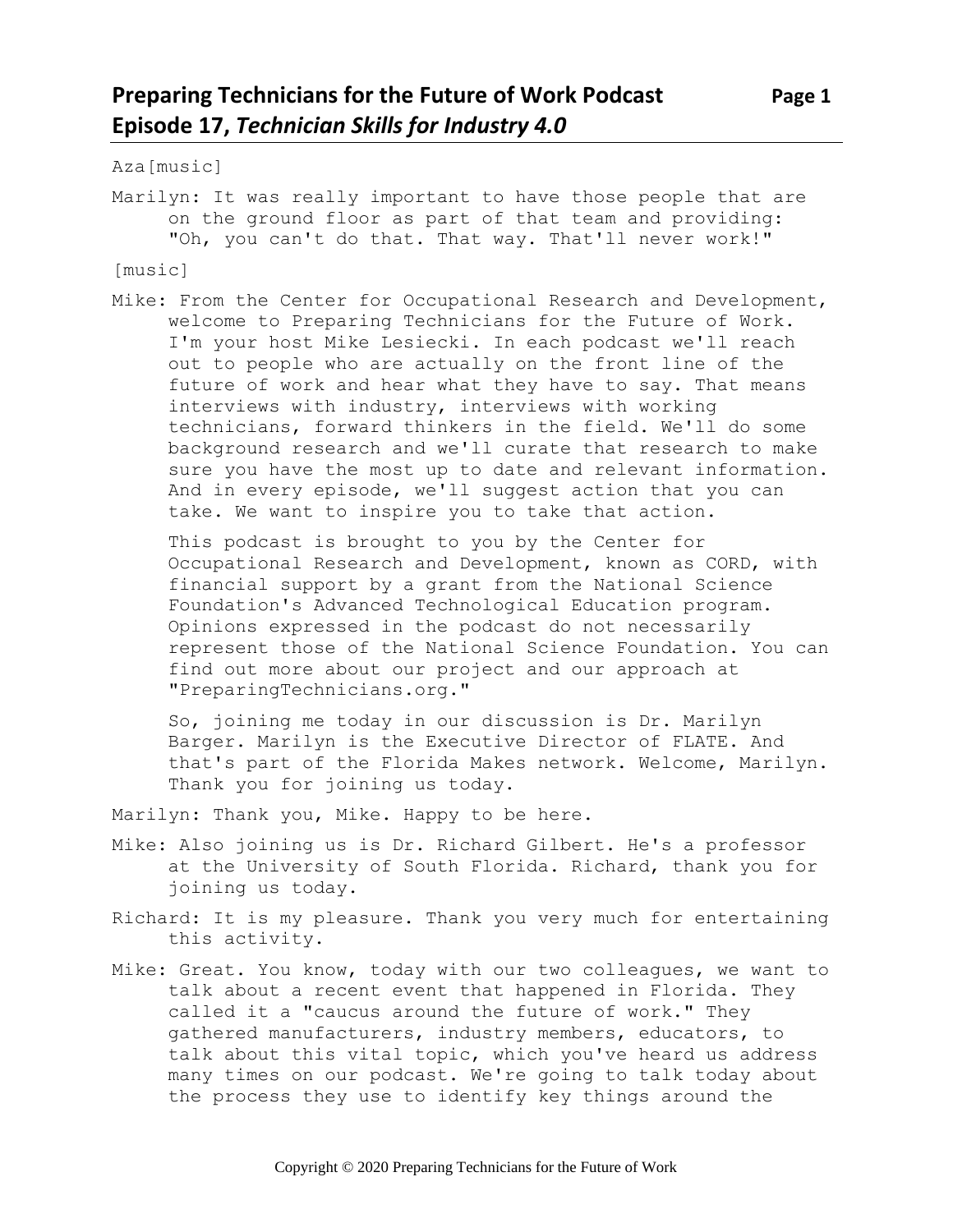### **Preparing Technicians for the Future of Work Podcast Page 2 Episode 17,** *Technician Skills for Industry 4.0*

Industry 4.0 initiative and what they did with those results.

Let's start with Marilyn. Marilyn, tell us a little bit about the caucus. How was it designed? And what were some of its key results?

Marilyn: Okay, thank you, Mike. Well, we started actually with a survey for industry and educators. And we took those results and then used the caucus, the virtual event, to have discussions around issues and gaps between the educators and the manufacturer's responses to that particular survey. It was all about skills and Industry 4.0. So, it was kind of a two-part process.

We started by identifying four of the technologies that are part of Industry 4.0, that would most impact manufacturing technicians—this was focused on manufacturing—in the next four to five years in their daily operational mode. So, although we know, for example, that cloud computing is considered part of Industry 4.0, it's not going to directly impact the technician who's troubleshooting equipment or running and operating machines or a line. We tried to focus on the four most impactful—that would happen the soonest—in a manufacturing environment. So, we did some research to identify those.

And the four that came up were around Autonomous Robots, Simulation, Industrial Internet of Things, and then a collection of Additive/Subtractive Manufacturing. But Materials kept coming up. So, we added that to that particular part of Industry 4.0 technology. So, it was Additive, Subtractive and Materials as a really important part of those two technologies.

- Mike: Marilyn, was this an educator's perspective? Or a combination of industry and educator's perspective?
- Marilyn: It was a combination of both. We asked manufacturers. We did not do a formal survey. We did some conversations with a number of manufacturers and faculty in the two-year colleges. They were teaching in these areas. And also had some input from site visits that myself and others that we talked to had been on and just in the observational mode of what they were seeing in factories.
- Mike: We're talking about 133 manufacturers responding, I think, here. So, it's a fairly large number!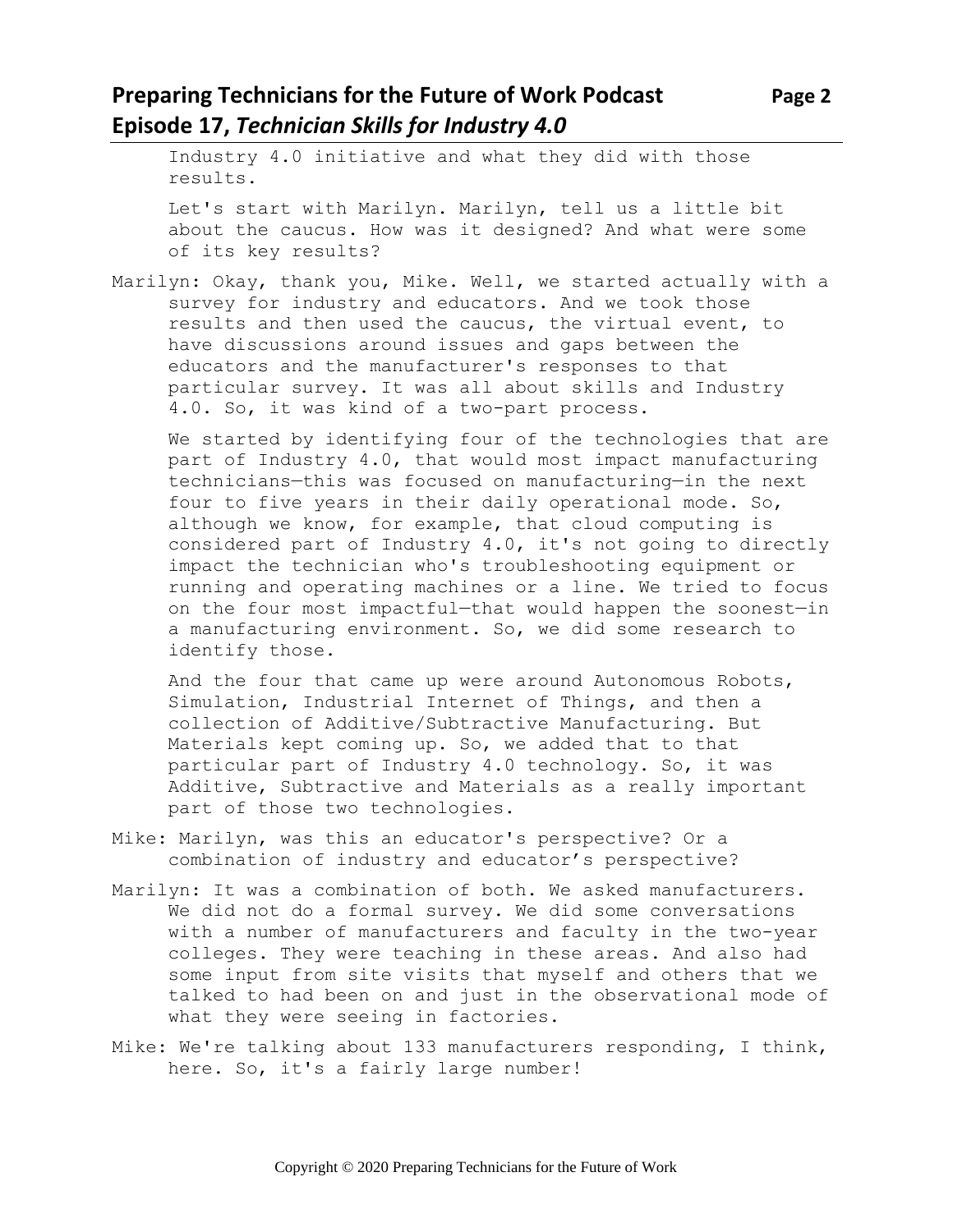## **Preparing Technicians for the Future of Work Podcast Page 3 Episode 17,** *Technician Skills for Industry 4.0*

- Marilyn: Yeah. We had a good cross section from across Florida all over the state that responded to the survey.
- Mike: Okay, excellent. So now you've got these four. What happened next?
- Marilyn: So, what happened next was we developed the survey, a separate one for manufacturers and educators, just because some of that vocabulary is different. But we asked them the same question about the technologies. We defined a number of skill sets under each of those four topics. And put those in the survey and had them select the five most important or the five they would see coming up soonest in their facility across the state.

And for educators, the question was slightly different. It was more like, "Which are the top five that will be coming into your programs, if they're not already there, because of industry interest in those skills?" So, we did have separate surveys. And the idea was when we collected the data, that we would be able to compare the number of responses from manufacturers to the percentages of each of those skill areas and look for some gaps.

- Mike: Where was the biggest gap you found? Let's go right to that "biggest gap." I'm just curious.
- Marilyn: The biggest gap was a whopper! [laughing] It was on Simulation. As a matter of fact, it's an interesting technology. And the manufacturers said--like over 50% had that ranked in those top five or 50% of them selected that. And only 12% of the educators selected that as an "important technology" for their students.
- Mike: That is a gap! Now, Marilyn, let me pause for a moment and turn to Richard.

Richard, from your view, not only the caucus itself, but your knowledge of this area, let's focus on simulation for a moment. What do you see as that gap? I mean, what is it that our technicians should be learning that they're not learning now? Which direction is Simulation taking us? I'm not phrasing that very well, but can you give us a sense of what it means to know and be able to do Simulation?

Richard: Yes, I think I can provide a few thoughts on this topic. One of the things I think we have to realize is that we are dealing with technicians. And technicians have been involved in manufacturing for a very, very long time as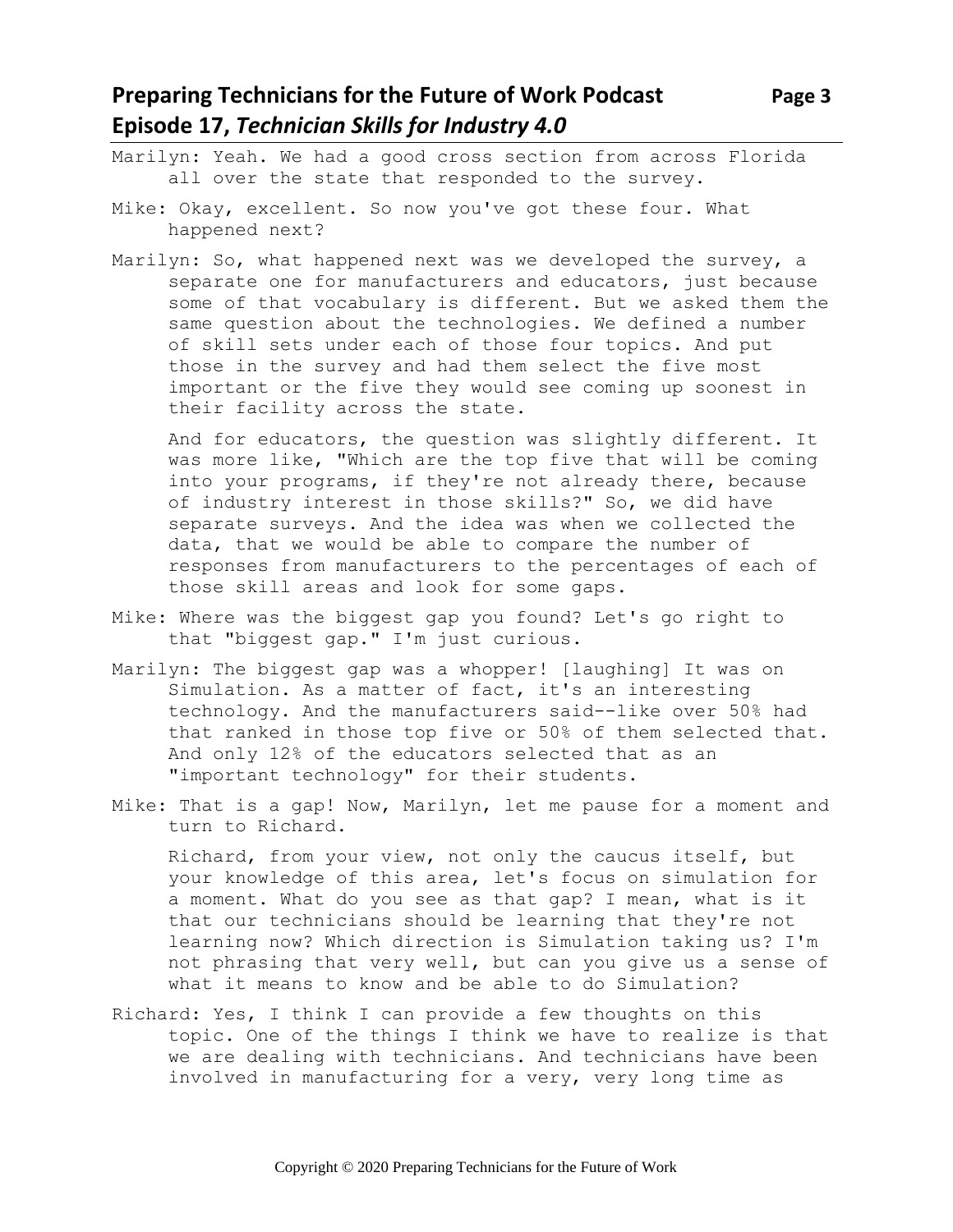# **Preparing Technicians for the Future of Work Podcast Page 4 Episode 17,** *Technician Skills for Industry 4.0*

technicians. Before that they probably might've been considered "operators" or something like that.

So, what's happening is that we've had a vocabulary adjustment over these...let's just define it as 50 years for the sake of a boundary condition. And that vocabulary adjustment has ended up where we are today with the word "simulations." So, that leads us to the issue of how does the simulation get involved with the technician's task? And what skills does the technician need for the simulation part of his efforts that are now part of the skills gap?

Perhaps what I can suggest to you is that the simulation concept actually was revolutionized by (what I would call) the removal of the human from the analog-to-digital conversion of the process-sensor measurements. Classically, you would have a technician looking at a piece of instrumentation. And it would be an analog meter of some sort. And there would be a message: "35 degrees centigrade," for example. Or "500 pounds per square inch." Some sort of sensor response.

Today, thanks to the Internet of Things driving force, that has changed dramatically because we have digital technologies that can do the analog-to-digital conversion. So, the human being does not have to be in the middle of that recording and data-storage activity. So, the Internet of Things is basically, from a fundamental perspective, the equipment and manufacturing version of Internet of Things, is equipment that is, in fact, able to interact with other equipment and human beings without having the human being in the middle.

So, the new skill for the technician, won't be, "What do I do with the temperature being too high? Or the pressure being too low?" Those types of skills are already within the technician's skill base. What WILL be a question is "How much of this interaction with the Internet of Things at this computer-interface level does the manufacturing technician need to know?"

So, that's at least one particular use of simulation as it evolved relative to the Internet of Things. And if there's time, we can discuss how it connects some of our other topics as well.

Mike: Good, Richard. Thanks. Marilyn, Richard just mentioned "Internet of Things." In your work, you identified "Industrial Internet of Things" as one of these key four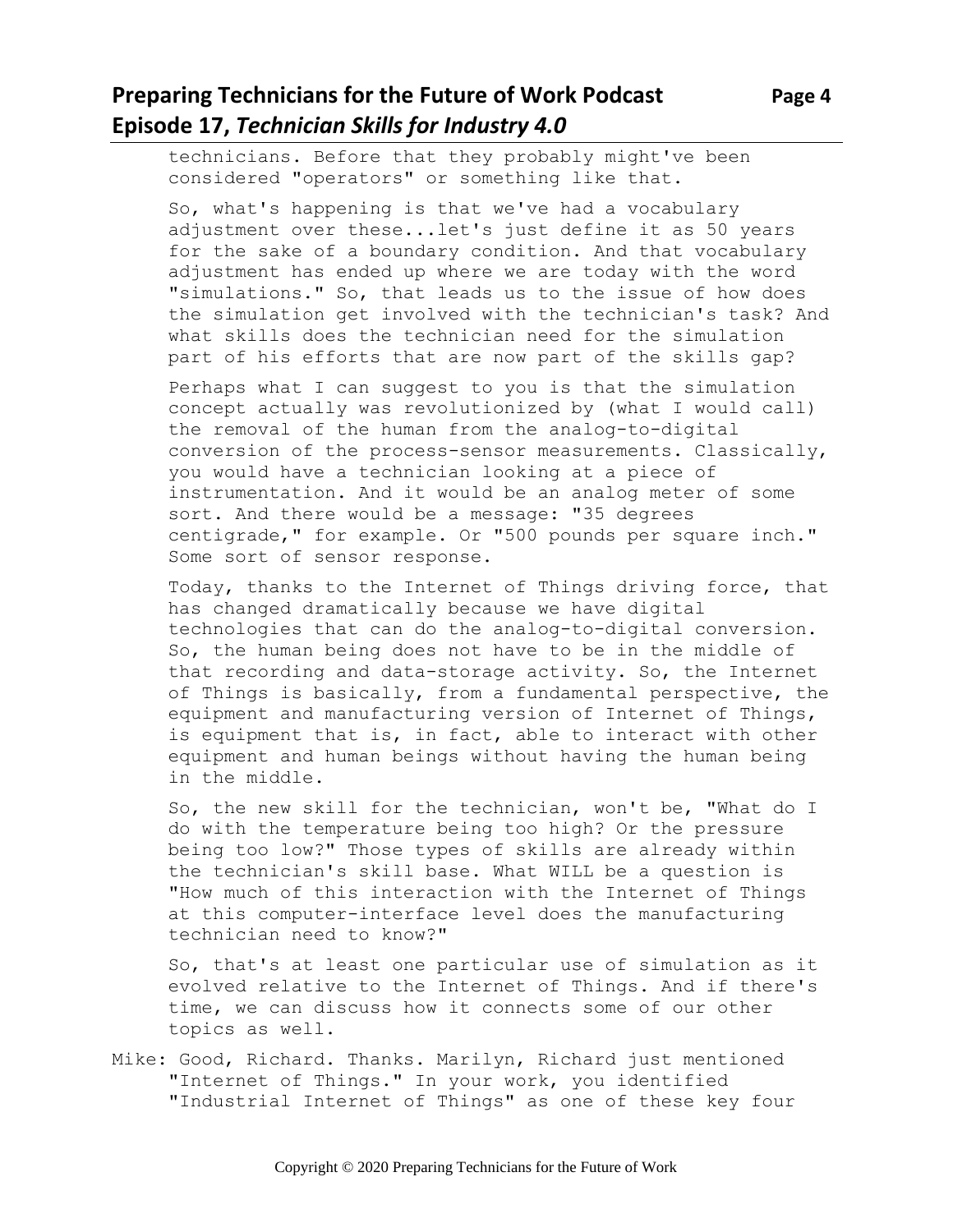## **Preparing Technicians for the Future of Work Podcast Page 5 Episode 17,** *Technician Skills for Industry 4.0*

topics that we've talked about. From your perspective, just like I asked Richard, what do you see as emerging in that area? What's emerging for Industrial Internet of Things that our technicians are going to have to do and have to know, which they might not be doing and might not know today?

Marilyn: On this particular question, the responses came back with the educators having a high response rate and the industry responses, not so much. So, maybe a little more than half I would say. And it was related to very specifically—remember, I said there were a number of skills under each of those technologies—and this particular one had a big gap where the educators were higher. But it was focused on "Record and Store Data." So, I think this goes directly to one of the other Industry 4.0 technologies which deals with big data or data science, different people call it by different names. So how much will the technicians really need to know? How much more will they be involved with data that's coming into them from the equipment through various interfaces? As more machines talk to each other, the data they'll be given from the processes will start to change because individual machines may not produce some data. They may be a collection of machines that are producing. And analysis will come out with different parameters and they've dealt with in the past.

So, that recording the right data, understanding what data they need when it's coming at you faster and more furiously than it has in the past, from more directions, I think is the piece that educators are a little worried about because Recording and Measurements has always been a place where we've had to focus to bring technicians up to speed. Some of those math skills, for example, will become much more important and the analytical skills to deal with the data.

Mike: Very interesting thinking about what you're seeing from both of your perspectives, what's emerging. You have a good, strong knowledge of industry and the education side.

Let me turn back to Richard. Richard, another topic that emerged was Autonomous Robots. As you think about that, what aspects of that...? I mean, don't the technicians just get out of the way and let the robots do their thing? But what have you seen that a technician will need to know and be able to do that's now emerging in that field?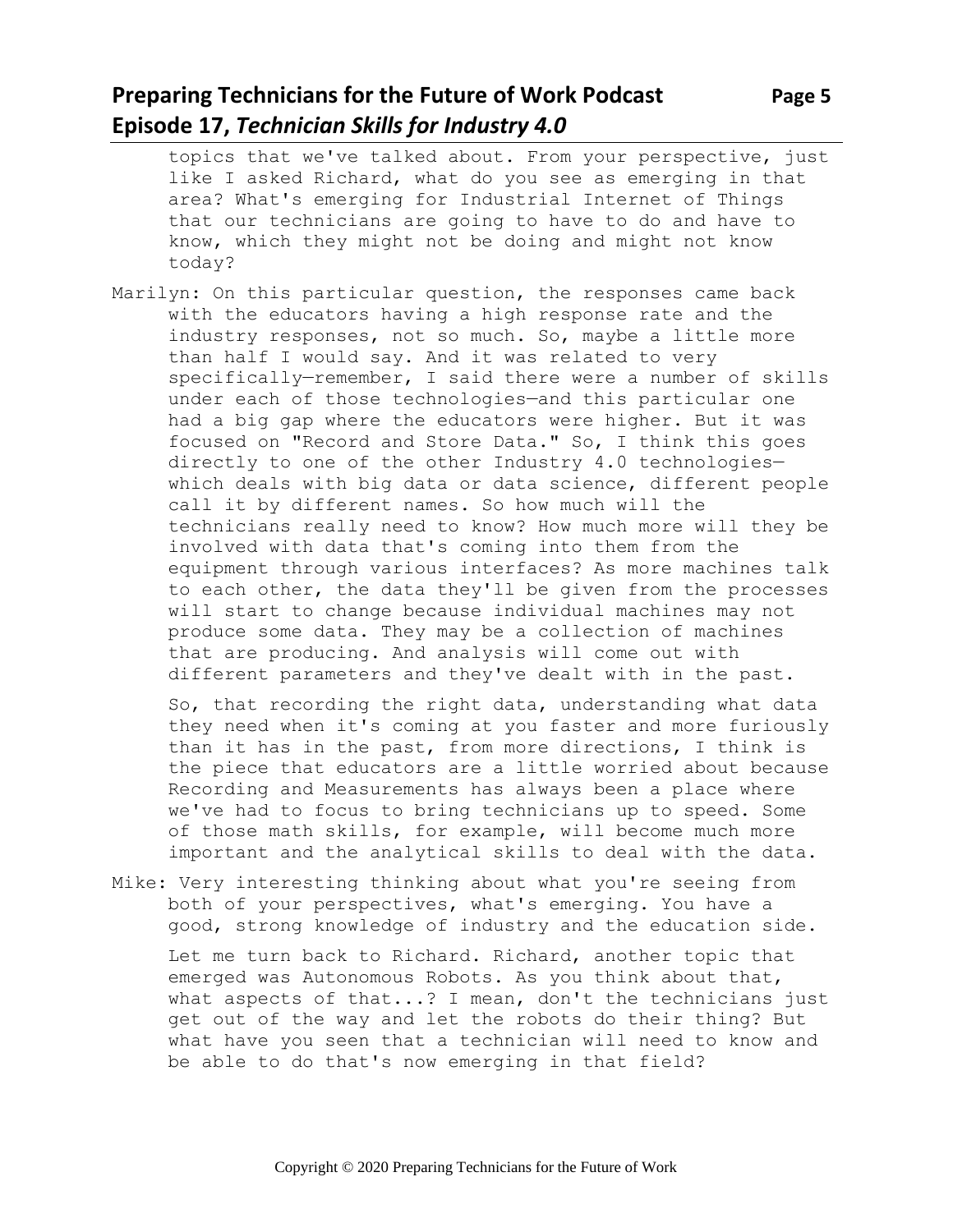# **Preparing Technicians for the Future of Work Podcast Page 6 Episode 17,** *Technician Skills for Industry 4.0*

Richard: That's absolutely correct about robots. And now let's include "co-robots" as well. And what the expectations of the technician were and are. Well, it used to be, as you said, because robots could only do single-and I'll say this with some respect—stupid tasks. Sometimes those stupid tests are humongous, but they could do just stupid tasks. The only thing we wanted the technician and the operators to do was get out of the way of the robot. And we did that either by confining the robot or we confined the people.

So, that's not going to be happening anymore. And what is going to happen there is the use (and more clever use) of the Human-Machine Interface. And those types of devices will allow the technician and the operators--because operators are going to start moving up in their expectations as being the technician skills as well--to interact with the robotic systems and put everybody into a smarter situation.

So, what's going to be happening there is: the programming and system integration activities associated with robots and co-robots. And the issues there are, what are the new skills the technician needs to make that effective.

There is always this common thought that new employees and the younger generation is going to find this easy because they already know how to do four or five things on their iPads or their phone communication devices. But that isn't quite the same expectation of a technician interacting with a HMI (a human machine interface tablet) with a robotic system. It's not a casual interaction. It has to be a focused and intense communication with expectations of the human being, paying a lot of attention because the robot still will just respond to the information it gets from the interface.

- Mike: Good. Excellent definition there, Richard, thank you. Let's turn to that fourth topic—back to Marilyn. Marilyn, you said you had a catch-all term, which was "additive manufacturing, subtractive, and some materials." What do you see as emerging? Does a technician today have to be able to manufacture a part using 3D printing? Or do they just have to know what it is? What did you find in your own observations and from your caucus? What highlights this area of Additive/Subtractive and Materials?
- Marilyn: Well, I think in this particular area, the responses were pretty similar between the two groups. So I'll just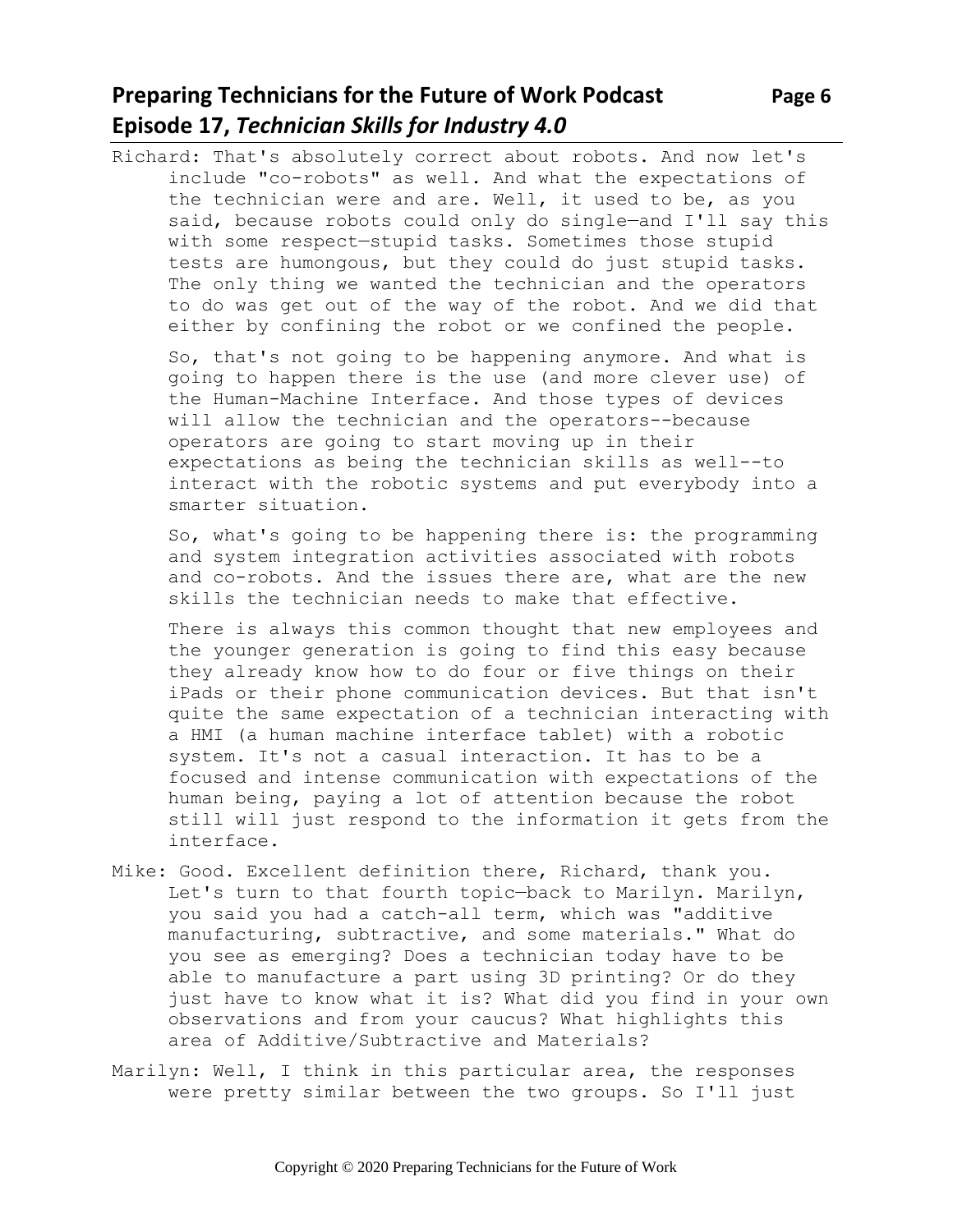# **Preparing Technicians for the Future of Work Podcast Page 7 Episode 17,** *Technician Skills for Industry 4.0*

put that out there as a factoid on this. Both of them are between 35 and 50% responses from both groups. So, they were kind of, I would say "On Track" compared to some of the others that we talked about. I think what was important is a lot of CAD, drawing, reading prints, being able to prototype... The comments that we got during the discussions were a balance of those areas. So, thinking out loud, it's the technician role of taking what they know from operations into troubleshooting, new product development, root cause analysis,...those kinds of things, where they need their information about how to fabricate things, either additive and subtractive. So, they probably need experience in those, with whatever is used in their particular facility, so they can understand the process and be able to improve it.

So, I do want to go back just for a moment to the Simulation. There was one observation that came out of the survey results. So, we did this comparison between manufacturers and educators, and the percentages of the responses for each. And under Simulation, we had five separate skillsets. So, one was a work on root cause analysis, participate in planning and evaluation processes, compare and contrast alternatives, recommend the new situations and their effects on processes, participate in developing existing and new products. So, those five skill sets (or different task areas) were chosen by manufacturers more times than educators. All of those under simulation were higher from manufacturers. So, I interpret that grouping——Those were the only ones that were higher. And that their expectation of higher-level thinking skills, and critical thinking, trouble shooting, problem solving, and having the tools to do that have escalated in importance. So, using their technology (familiarity and knowledge) and being able to use it in those problem solving activities and the variety of ways that I just listed.

- Mike: I think you're making a good point. You mentioned, just as an example, "Perform root cause analysis." I'm not sure that's something that technicians are so used to do today, but boy, in the future, I think that's going to be different as your results have shown.
- Marilyn: Well, I'll just put a qualifier on that. It became important in the responses during the caucus that they be part of the team and they served as the subject matter expert on the equipment. So, working with planning and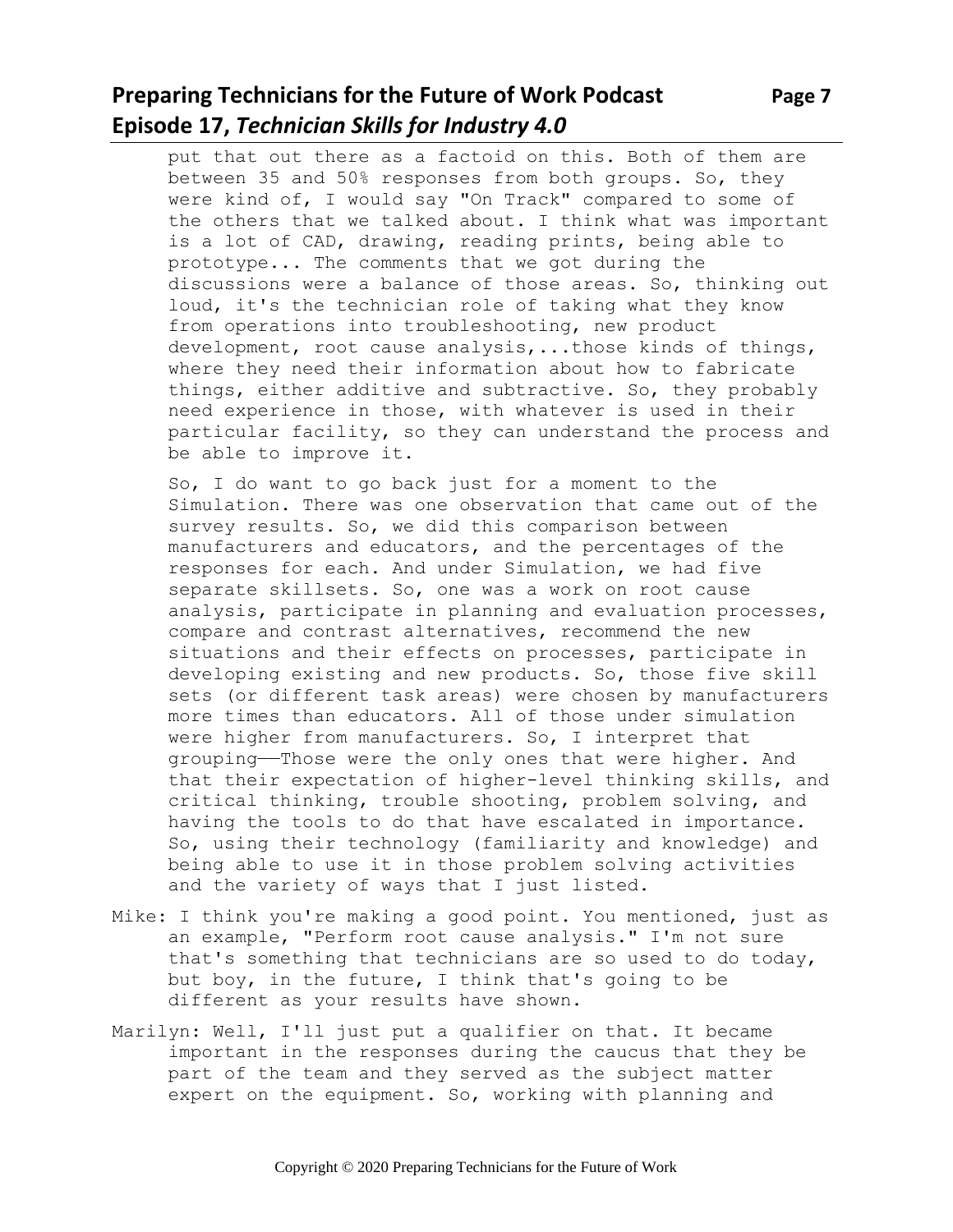### **Preparing Technicians for the Future of Work Podcast** Page 8 **Episode 17,** *Technician Skills for Industry 4.0*

product development teams, which may be more engineers, that it was really important to have those people that are on the ground floor as part of that team and providing, "Oh, you can't do that that way, it'll never work!" The paper to the actual situation, the actual equipment.

- Mike: So, Marilyn, as we wrap up today, as you think back on this caucus, you really gathered together manufacturers, industry members, educators in the state of Florida, you focused on the future of work, the emerging technician skills. You identified these four major areas and broke it down into the emerging skills. What do you think as you look back on it, what was the main thing that really came out of the caucus? And I'll ask Richard that same question. But let's start with you, Marilyn. What really stood out for you? That came out of this caucus that was held just in the month of October, just last month.
- Marilyn: I think the conversations were pretty rich and pretty specific when we had the people together. And a lot of the responses we got during the discussion part, just emphasize that they were talking about the same things. A lot of times there was some of the very same vocabulary for particular items. So, I thought there was really good communications. So, we have to dig a little deeper into those gaps, but there was pretty good understanding between the two groups as to the skill sets that a technician today needed and would need to use.

Now, we're going to take what we've got and do some work with, "Are there things that are missing in our education programs that we need to start thinking about adding? That will be the next step for this particular project and having a good foundation that we're talking to mostly the same language will be a good start for that.

- Mike: So, making that foundation for moving forward. Boy, that really, that makes a lot of sense to me. I was glad that you were able to do that. Richard let's turn to you. What was your takeaway? What really struck you from that caucus in October?
- Richard: The absolute striking component for me was the almost identical characteristics of the skills gap problem in each of the areas that manufacturers were interested in--the developing of existing and new products. They're interested in recording and storage of data. They're interested in programming and system integration. They're interested in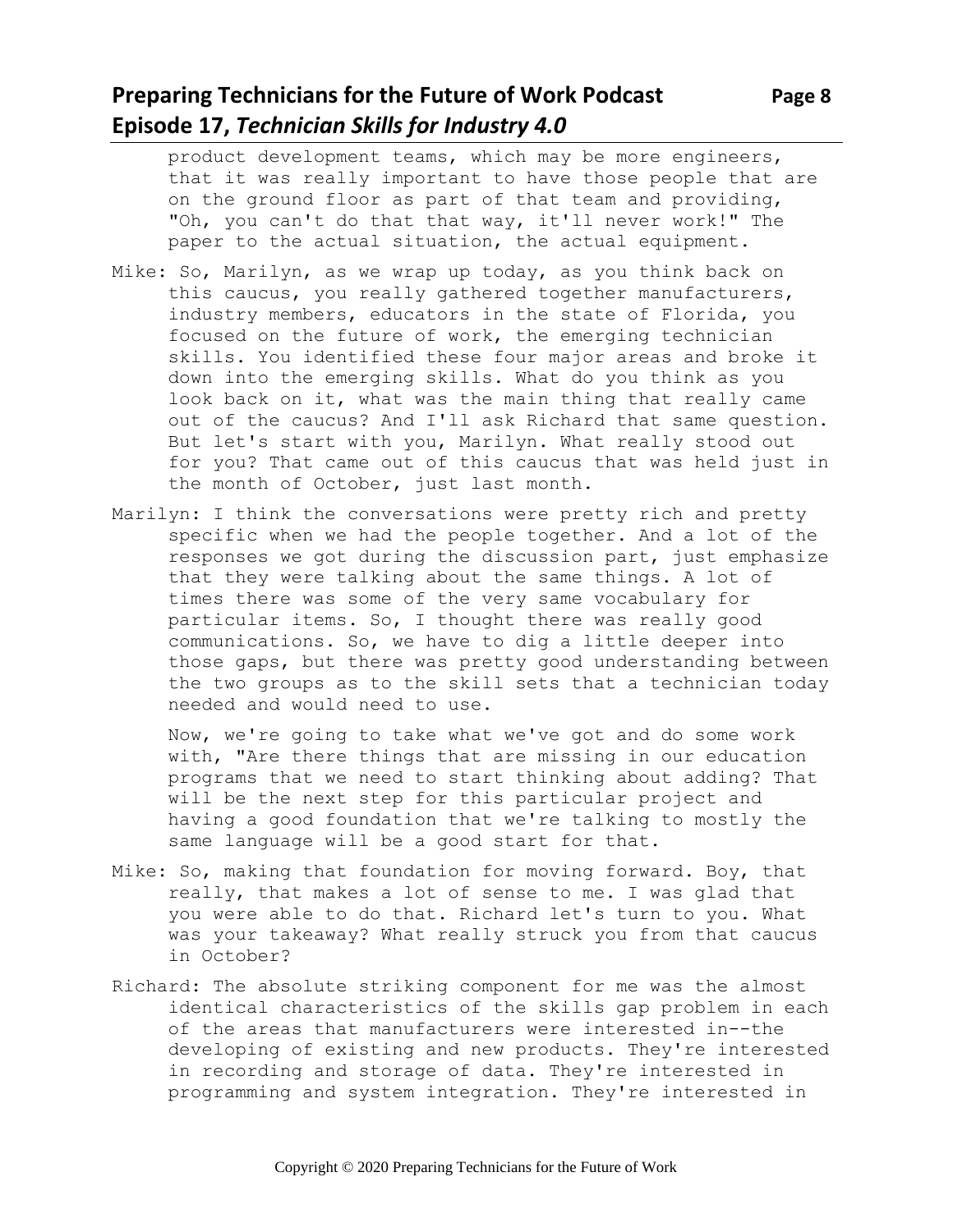# **Preparing Technicians for the Future of Work Podcast** Page 9 **Episode 17,** *Technician Skills for Industry 4.0*

- fabrication. And the other one that was phrased, it was root cause analysis, which is a topic we've come back on a couple of times today. So the striking thing there is we have to work on the vocabulary adjustment. And there is a different perspective of the skills based on that vocabulary adjustment. And therefore the skills gap shrinking will only happen when we can get both sides to appreciate the similarities.
- Mike: Sure. Thank you, Richard. Good comment on that. Let's ask Marilyn for the final thought for today. Marilyn, I'm just going to throw this one at you. What's our best approach to shrinking this skill gap, going forward?
- Marilyn: More conversations with the industry and educators! I think it's important for us to continue to have conversations like this so we can meet these "vocabulary gaps"—if that's what they are—and that represents skills gaps, and we meet them head on so they understand the new technologies that are coming out and we use the same terms to describe them.

One more comment on the whole project here. I think we learned that all the skills that came out of this, that were identified and talked about—there were not a lot of the foundational specific technical skills, like "I know how to operate this motor." "I know how to wire this machine." "I know how to program this PLC." The concerns or the specific skills were at a higher level. And the technical skills of the technician are just an expected skillset that they can do that. And they are now required to use those skills to work more closely with the global environment of the facility that they're working in.

Mike: Excellent. And thank you for that comment.

Marilyn and Richard, that concludes our discussion today. You know, as I reflect on our own project, Preparing Technicians for the Future of Work, and look at what you've done in Florida with your manufacturing network, with your educators, I think you're really giving us a model of how to advance this: how to identify the skills, how to look at things like Autonomous Robotics, Simulation, Industrial Internet of Things, Additive, Manufacturing Materials. Those are the key things that you have identified in going forward. Ultimately, that's going to increase the availability of the skilled technical workforce and make our economy and our industries more competitive.